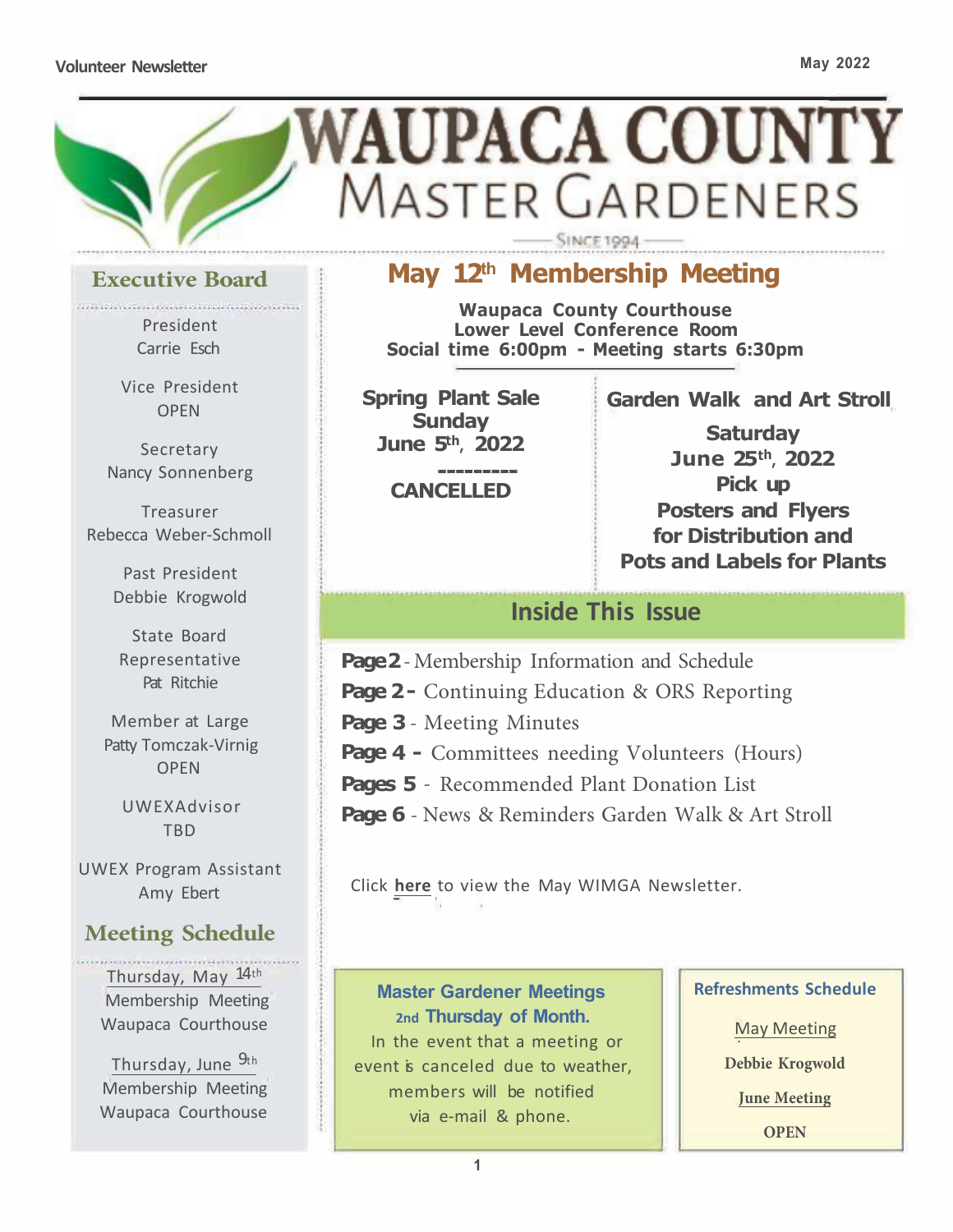

5/10 Christine Bando 5/15 Carrie Esch

.......... 2020 Meeting Schedule ........ .

January 13, 2022 Board Meeting **Membership Meetings**  February 10, 2022

March 10, 2022 April 14, 2022 May 12, 2022 June 9, 2022 July 14, 2022

August 11, 2022 September, 8, 2022 October 13, 2022 November 10, 2022 December 12, 2022

**Exdusive Educational Opportunity for Master Gardeners for 2022!!** 

**Dr. Reich's presentation was recorded and is now available on the WIMGA website.** 

**[Click here to View Presentation.](https://www.wimga.org/so/94O1cLiSs/c?w=rXdVMKa8MzA07FJ2Onl-Oc7MzzpPQSM3TivKfroHimQ.eyJ1IjoiaHR0cHM6Ly93d3cud2ltZ2Eub3JnL2xlZS1yZWljaCIsInIiOiIyMDZkZTFmYy00NmFkLTQwOWMtYzkzZS0yZmRkMjk5ZjVmOTQiLCJtIjoibWFpbCIsImMiOiI5NTgzNWNjNi00NjAxLTQ2NDItOTNkMi1kMDAwZGZmZThlYzQifQ) : members only: wimga19** 

**More Opportunities ...** 

**Wisconsin Horticulture Update When: most** Friday mornings

Time: 9:30 am to 10:00 am [Meetings on Zoom, click here.](https://t.e2ma.net/click/qpprie/inqg6ou/mei77l) 

#### **Free webinar series: Managing your yard and garden throughout the growing season.**

The second group in our FREE gardening mini-webinar series begins May 10. Our topics center around managing your yard and garden throughout the growing season. These engaging webinars are 20 minutes each followed by Q&A. Registration is required for each mini webinar. Attend only one or all three! This series is open to the public. All webinars will be recorded and posted here under Archived Webinar Videos.

Best Practices for Watering Yards and Gardens Date/Time: Tuesday, May 10, 12:00 p.m. Presented by: Lisa Johnson, Horticulture Outreach Specialist, UW-Madison Division of Extension

Strategies for Identifying and Managing Insect Pests Date/Time: Wednesday, May 18, 12:00 p.m. Presented by: PJ Liesch, Assistant Faculty Associate & Extension Entomologist. UW -Madison Department of Entomology

Strategies for Identifying and Managing Plant Diseases Date/Time: Tuesday, May 31, 12:00 p.m. Presented by: Amanda Gevens, Chair, Professor & Integrated Extension Specialist, UW-Madison Plant Pathology Department

Click [here for more Information](https://t.e2ma.net/click/qpprie/inqg6ou/izj77l) an[d Registration.](https://t.e2ma.net/click/qpprie/inqg6ou/26i77l) 

## **Online Reporting System (ORS) Updates**

It's ALIVE! You may now log into the ORS system. New features include:

- ✓ Improved dashboard for reviewing your annual and lifetime hours.
- ✓ Updates to reflect the activities you do with the organization you volunteer for.
- $\sqrt{ }$  A choice if you want to share your information with associations and WIMGA.
- $\sqrt{\phantom{a}}$  Ability to add new organizations.
- Watch these YouTube videos to learn how to add hours, navigate the menu, and more!
- Click here to Log into the Online Reporting System.

Check out the Frequently Asked Questions.

For your convenience, we took the information we shared in previous emails and moved them into one place. We will continue to use this space to answer your questions about changes to the program. Come back often. These FAQs will be updated periodically. Click here to read Frequently Asked Questions.

**May2022**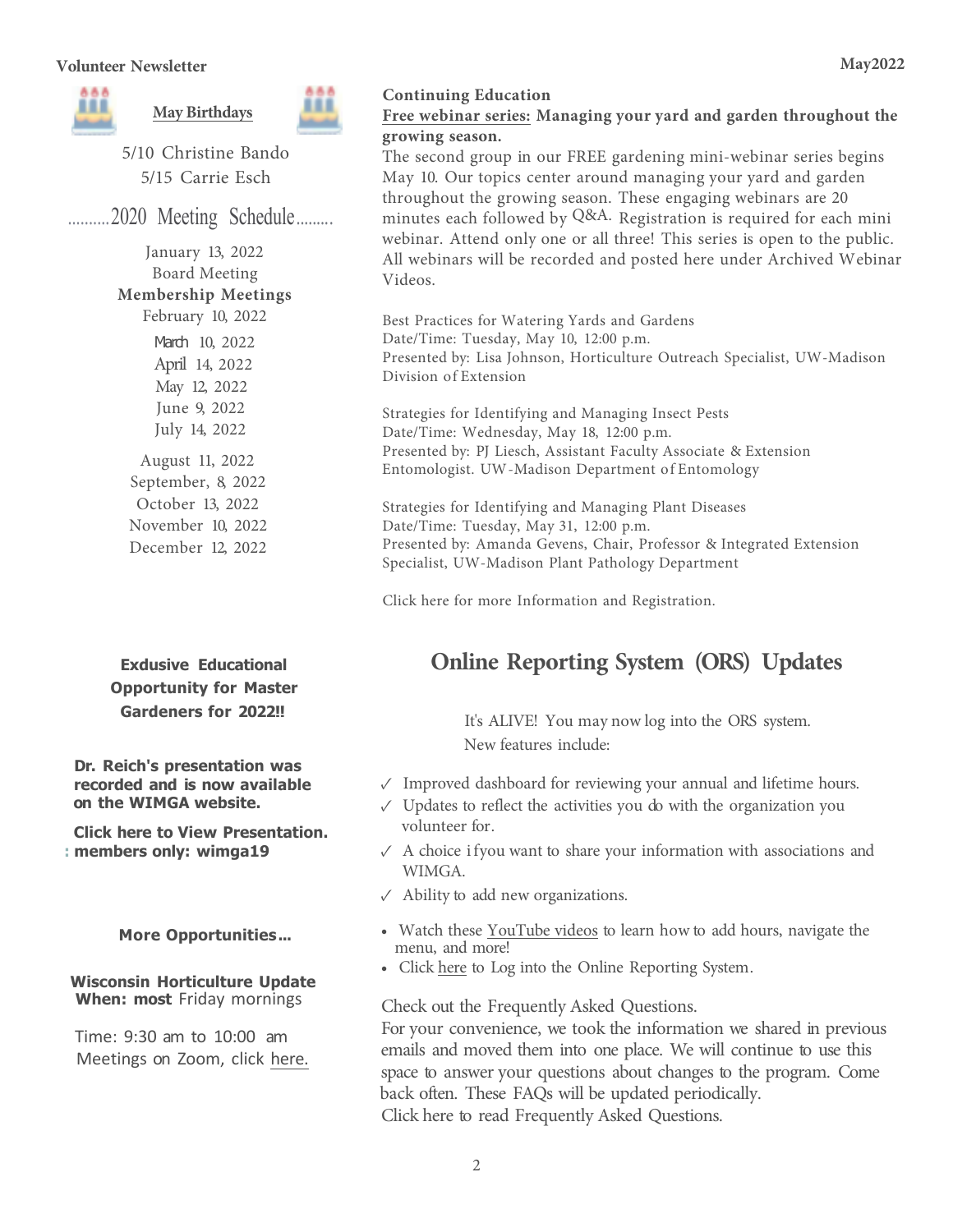# **Meeting Minutes**

**April 14th, 2022, 6:30 p.m. Location: Waupaca County Courthouse** 

President Carrie Esch called the meeting to order at 6:30 pm with 6 members in attendance.

Secretary Nancy Sonnenberg referred to the meeting minutes and asked attending Members ifthere were any corrections or additions to note. No correction or additions were brought forward. A motion to approve the minutes was set forth by Debbie K. and second by Rebecca W-S. Motion carried.

Treasurer's report was provided by Rebecca Weber-Schmoll. The report will be filed for audit.

President update was provided by Carrie Esch. A WIMGA meeting was held to discuss Insurance coverage for events and liabilities. The existing coverage is sufficient. Effort is underway to add Waupaca County activities as an option for volunteer hours in the Online Reporting System (ORS).

State Representative, Pat Richie, was not present to provide a State update.

Old Business: Alyssa (Doug's daughter) is doing much better. She is looking forward to making a trip to Nigeria.

New Membership/Recruitment: Outagamie County is providing Level 1 training. Enrollment is limited.

#### **Committee Updates:**

Garden Walk/Art Stroll: Logo options are being explored (Frog or Tree). Update booklet; include projects, donations and scholarships provided by WCMGA. Promotional Opportunity- Garden Walk attendees who visit all 5 gardens will be entered into a raffle drawing to win 2 free tickets for the next years Garden Walk. Additional information may be provided to members to post on Facebook or for Public announcement.

Plant Sale: Pending review and possible cancellation.

Children Gardens - The two locations listed are in a good position to start the season.

New London - Jean is chair. No update.

Waupaca -Ten children have signed up. Master Gardeners are needed to help children plan their gardens at the Park and Recreation Center on May 12th from 3:30 pm to 5:00pm. Starting in June, children will be visiting their gardens on Thursday's. Please contact Doug Pickar if you are interested in volunteering for these events.

Waupaca Community Garden: Sponsored by Living the Waupaca Way.

Other - Storage shed clean out: Deb and others worked to clean out and organize the shed. Looks GREAT! The meeting adjourned at 7:00 p.m., with a motion by Deb and second by Rebecca.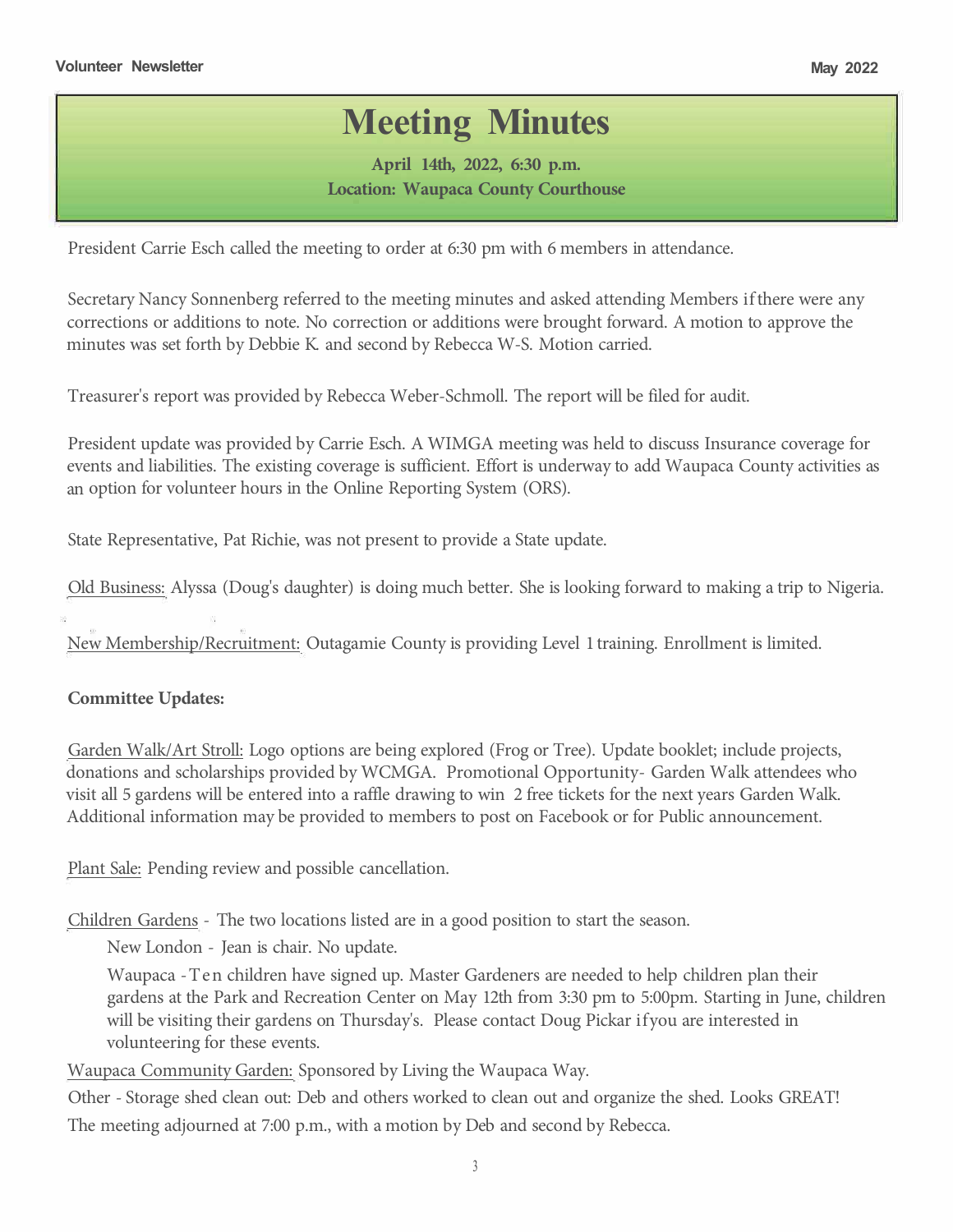...

### **Spring Plant Sale CANCELLED June 5, 2022**

#### *\*\** **NEED VOLUNTEER HOURS??** *\*\**

**Below is the list of other projects that are in need of Assistance!** 

**June Garden Walk - June 25th - Sue Morack.** 

**NOTE: Plants will be sold at one of the gardens on the walk.** 

- **• Sue is looking for 5 to 10 specimen plants from each of us (half gallon or gallon size pots) between June 13th and June 22.**
- **• Plant Drop off location: Sue Morack's house. (Address:**
- Pots and labeling supplies will be available at the May meeting or contact Sue directly
- **• Posters and flyerswill be shared with the membership for distributing in their communities, and with family and friends.**

**NOTE: Carrie has indicated that she could use help in getting her garden in 'spiffy' shape for the June Garden Walk. Please contact Carrie. :-)** 

**Waupaca Children's Garden - Doug Pickar** 

**New London Children's Garden - Jean Skewes**

**Waupaca County Fair - Pat Ritchie - (sign-up sheets will circulate at meetings prior to the August Fair)** 

**Petals of Honor King Veterans Home - Patty Tomczak Virnig** 

**Waupaca Riverside School Community Garden - Carrie F.sch**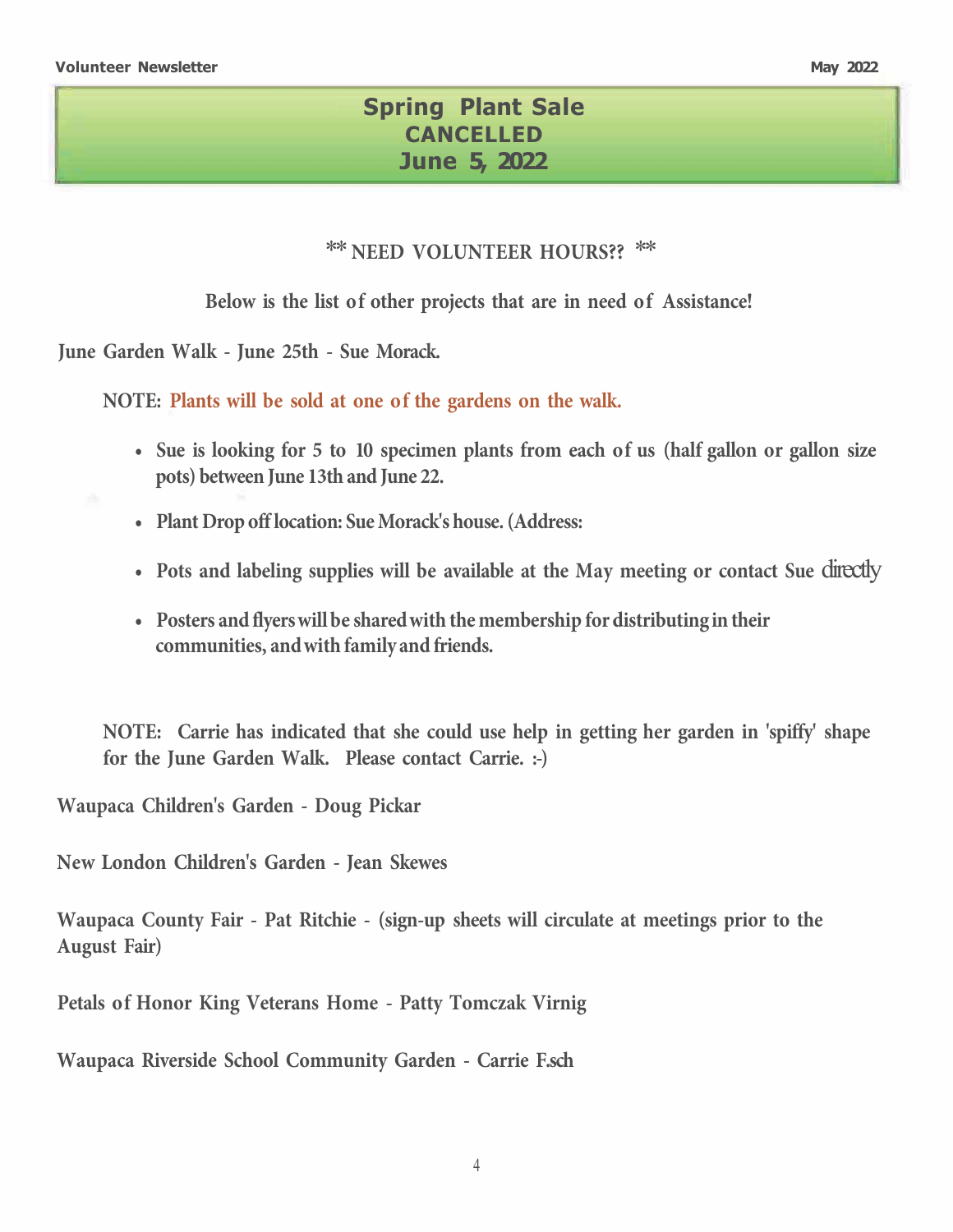## **Plant Sale Recommended Plant List**

#### **Plant names**

Astilbe (Astilbe) Coreopsis (Tickseed) Delphinium (Delphinium) Dicentra (Bleeding Heart) Echinacea (Coneflower) Ferns Hemerocallis (Daylilies) Heuchera (Coral Bells) Hosta (Hosta, Plantain-lily) Lavendula (Lavender) Leucanthemum (Shasta Daisy) Ornamental Grasses Native grasses Paeonia (Peonies) Perovskia (Russian Sage) Phlox (Tall Garden Phlox) Rudbeckia (Black-eyed Susan) Rudbeckia triloba (Brown-eyed Susan) Astilbe (Astilbe) Tomato Plants Salvia (Perennial Salvia) Sedum (Stonecrop)